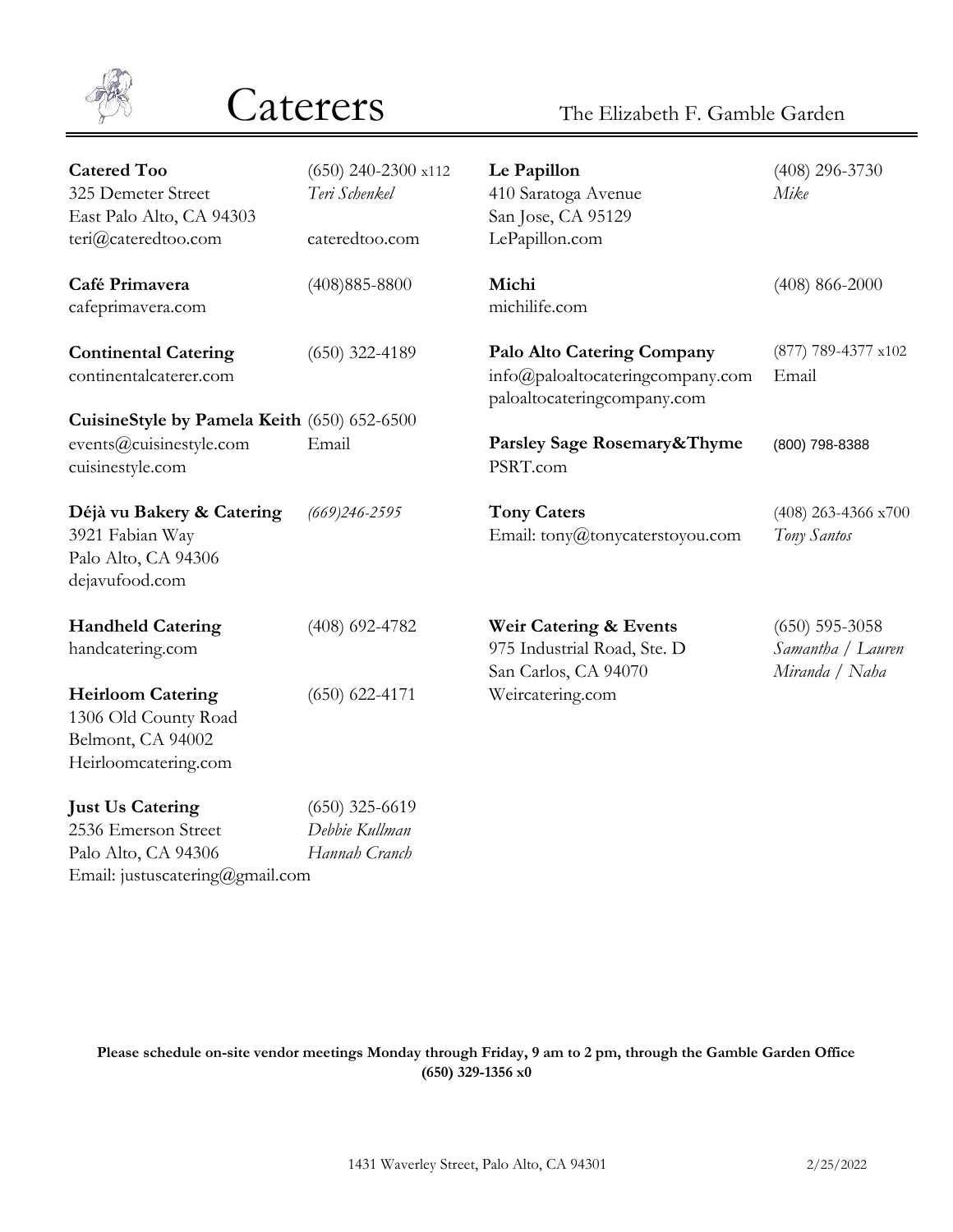## **PLEASE NOTE: ALL MUSICIANS ENGAGED TO PERFORM AT GAMBLE GARDEN MUST BE SELECTED FROM THIS APPROVED LIST**

### **CELTIC HARP**

**Doris Williams Dan Levitan** Lute & Recorder (510) 795-8004 Celtic Music **[Harpmandan.com](http://www.harpmandan.com/#)** 650-213-6463 [doris.sings@mindspring.com](mailto:doris.sings@mindspring.com#) **Janice Ortega** [Doriswilliams.com](http://www.doriswilliams.com/#) (415) 378-3413.

### **ENSEMBLE**

**Amer. Ragtime Ensemble** (877) 415-4277 **David Rifkin** [Kristastrader.com](http://www.kristastrader.com/#) (415) 681-5826 [Davidreffkin.com](http://www.davidreffkin.com/#) **HARP and Cello**

**Amethyst Trio and Celtic Sands Natalie Cox and Dan Reiter Lara Garner** (510)778-0737 (650) 430-5016 [Nataliecoxharps.com](http://www.nataliecoxharps.com/#)

Robbie Schlosser [Magnoliajazz.com](http://www.magnoliajazz.com/#) Arwen Laurence

[Bayareaharp.com](http://www.bayareaharp.com/#)

**Krista Strader**

## **Magnolia Jazz Band TRADITIONAL LATIN MUSIC**

(408) 245-9120 **Trio Cascade de Flores** (415) 999-3340

## **GUITAR**

**Rob Reich** (510) 459-3996 [Robreich.com](http://www.robreich.com/#)

**Rick Vandivier** (650) 714-3323 (650) 856-1884 [Rickvandivier.com](http://www.rickvandivier.com/#)

**Please schedule on-site vendor meetings Monday through Friday, 9 am to 2 pm, through the Gamble Garden Office (650) 329-1356 x0**